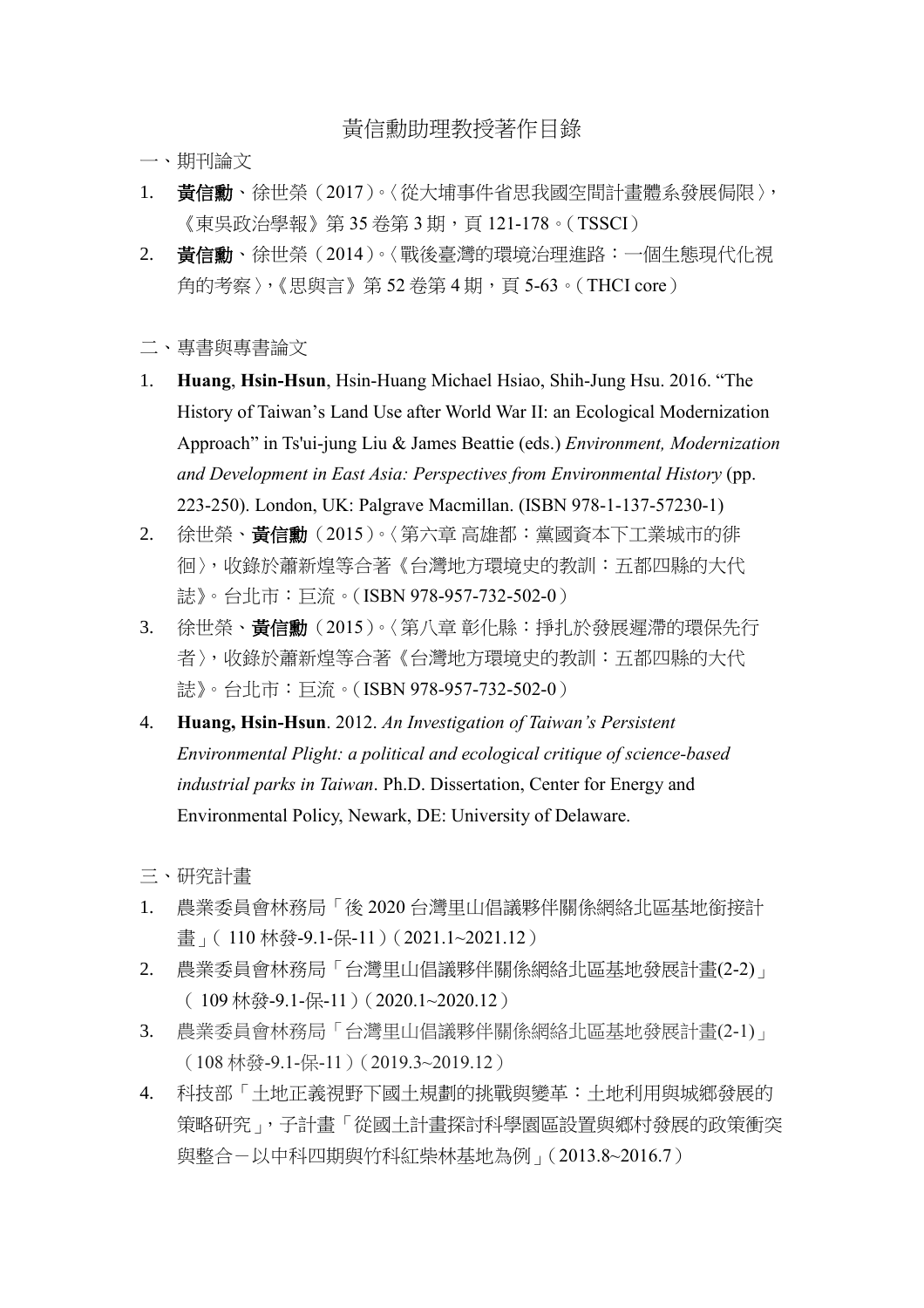5. 中央研究院「台灣地方環境史與地方永續發展的問題:六都四縣的研究」, 子計畫「高雄都、彰化縣」(2012.8~2013.12)

四、研討會論文

- 1. 黃信勳(2020)《永續鄉村發展之治理芻議:兼論地方創生》,第十二屆發 展研究年會:再認識中國:跨域風險、防衛民主與科技競爭,2020.11.7- 8,臺北市:臺灣大學。
- 2. 黃信勳、徐世榮(2016)。《從正義永續性觀點檢視臺灣空間計畫體系:以 中部科學園區二林基地開發案為例》,第八屆發展研究年會:環境與永續發 展,2016.10.15-16,臺北市:台灣大學。
- 3. 黃信勳、徐世榮(2014)。《從人與地關係考察台灣土地正義運動之開展: 一個「社會自我保護」觀點的嘗試》,2014 年台灣社會學年會暨科技部社 會學門成果發表會,2014.12.6-7,新竹市:清華大學。
- 4. 黃信勳、徐世榮、林宜均(2014)。《從大埔事件檢視我國空間計畫體系: 一個環境正義的分析視角》,2014 第十二屆土地研究學術研討會與 2014 第 八屆兩岸四地土地學術研討會,2014.9.20-21,台北市:政治大學。
- 5. **Hsin-Hsun Huang**, Shih-Jung Hsu. 2013. *Policy Consideration for Energy Sustainability Transition in a Carbon-Constrained World: a Perspective of Sustainable Energy Utility*. 第五屆研究發展年會,2013.11.9-10,台北市:政 治大學。
- 6. **Huang, Hsin-Hsun**, Hsin-Huang Michael Hsiao, Shih-Jung Hsu. 2013. *The History of Taiwan's Land Use after World War II: an Ecological Modernization Approach*. The Second Conference of East Asian Environmental History (EAEH2013), 2013.10.24-26. Hualien: National Dong Hwa University.
- 7. 黃信勳、徐世榮(2013)。《戰後臺灣的環境治理進路:一個生態現代化視 角的考察》,2013 年臺灣公共行政與公共事務系所聯合會年會暨國際學術 研討會,2013.5.24-25,南投:暨南大學。
- 8. **Hsin-Hsun Huang.** 2013. *Policy towards Energy Sustainability: a Preliminary Conception*. 2013 第五屆氣候變遷與永續發展論壇,2013.5.9,新竹:清華 大學。
- 五、主編專書
- 1. 釋惠敏、黃信勳、梅瑤芳(主編)(2016)。《明心淨境:心識、生命、社 會、環境》。新北市:法鼓文理學院學術出版組。